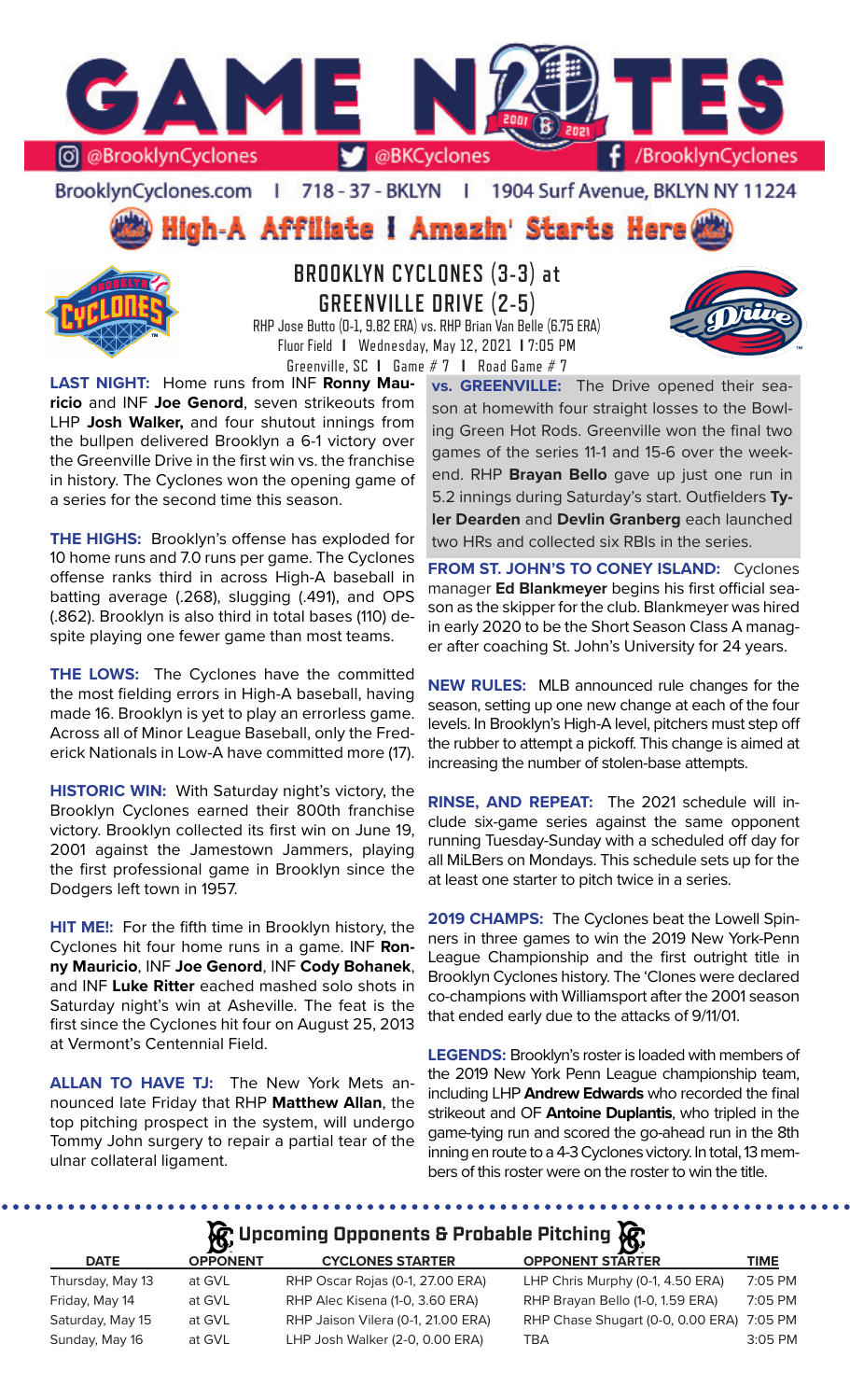|  |  |  | <b>MAY 12 AT GREENVILLE</b> |
|--|--|--|-----------------------------|
|--|--|--|-----------------------------|

### **MAY 12 AT AT AT AT AT AT AT AT AT AT A STARTING PITCHER PAGE 2**

| # 28                              | <b>JOSE BUTTO</b>                                                                                                                                                                       | LHP |
|-----------------------------------|-----------------------------------------------------------------------------------------------------------------------------------------------------------------------------------------|-----|
| Height: 6-1<br><b>Bats: Right</b> | Weight: 202<br><b>Throws: Right</b><br>Date of Birth: December 1, 1994<br>Age: 26<br>Hometown: Cumana Sucre, Venezuela<br>How Obtained: Signed as international free agent June 2, 2017 |     |

**Brooklyn Cyclone Brooklyn Cyclone**<br>**DATE OPP DEC IP H R LAST TIME OUT:** Jose suffered the defeat in a 6-1 Asheville victory last Wednesday in North Carolina. The right hander allowed an RBI triple in the first inning, cruised through the  $\frac{24}{55}$ second and third, but walked three batters in the fourth, getting yanked by skipper Ed Blankmeyer.

| K/9          | BB/9 | <b>HR/9</b> |
|--------------|------|-------------|
| 12.3         | 7.3  | 0           |
| <b>BABIP</b> | GB%  | FIP         |

**2021 GAME-BY-GAME**

5/5 @ASH L 3.2 3 4 4 3 5 0 .214

 $OPP$  **DEC** 

**TOP 30 PROSPECT:** Jose Butto ranks No. 17 in the Mets system according to *MLB Pipeline*.

ARM ACTION: Butto's change-up has sparkled during his time as a professional with scouts calling it "near elite." Butto only throws 93 mph and had touched 96 mph, but his change, thrown 10-11 mph slower, is torturous to opposing batters due to his arm action mimicking his fastball delivery.

**ASCENSION:** 2019 with formerly Low-A Columbia marked Butto's best as a professional, posting a career-high 8.76 K/9 and a career-fewest 2.49 BB/9. The Venezuelan also only allowed eight home runs in 112 innings, good for 0.64 HR/9. His 3.43 FIP in 2019 has been his lowest mark since pitching in the states.

**CUMANA, SUCRE:** Butto hails from Cumana, Sucre, Venezuela, a city on the northern tip of Venezuela near the coast. Argueably, the most famous MLB player from Cumana is Armando Galarraga, who pitched for five different teams. He is best known for being one out away from a perfect game in 2010 before first base umpire Jim Joyce mistakenly called the runner safe.

|                | G         | <b>ERA</b>     | IP             | н        | R           | <b>ER</b> | <b>HR</b>      | <b>BB</b>      | ĸ         | <b>AVG</b> |
|----------------|-----------|----------------|----------------|----------|-------------|-----------|----------------|----------------|-----------|------------|
| Home           |           |                |                |          |             |           |                |                |           |            |
| Road           | 1         | 9.82           | 3.2            | 3        | 4           | 4         | 0              | 3              | 5         | .214       |
| May            | 1         | 9.82           | 3.2            | 3        | 4           | 4         | 0              | 3              | 5         | .214       |
| June           |           |                |                |          |             |           |                |                |           |            |
| July           |           |                |                |          |             |           |                |                |           |            |
| August         |           |                |                |          |             |           |                |                |           |            |
| September      |           |                |                |          |             |           |                |                |           |            |
|                |           |                |                |          |             |           |                |                |           |            |
|                | <b>PA</b> | R              | н              | 2B       | 3B          | <b>HR</b> | <b>RBI</b>     | <b>BB</b>      | <b>SO</b> | <b>OPS</b> |
| vs. Left       | 8         | $\overline{2}$ | $\mathbf 0$    | O        | $\Omega$    | $\Omega$  | $\Omega$       | $\overline{2}$ | 2         | .286       |
| vs. Right      | 10        | $\overline{2}$ | 3              | 1        | 1           | $\circ$   | $\overline{2}$ | 1              | 3         | 1.067      |
| <b>RISP</b>    | 7         | 3              | $\Omega$       | $\Omega$ | $\Omega$    | $\Omega$  | 1              | 1              | 2         | .167       |
| Team ahead     | $\Omega$  | $\Omega$       | $\mathbf 0$    | $\Omega$ | $\Omega$    | $\Omega$  | 0              | 0              | O         | .000       |
| Team behind    | 14        | 3              | 1              | 1        | $\mathbf 0$ | $\Omega$  | 1              | 3              | 4         | .508       |
| Ahead in count | 7         | 4              | $\overline{2}$ | $\Omega$ | 1           | $\Omega$  | $\overline{2}$ | 0              | 2         | .857       |

.300 55.6% 3.65

| BUTTO'S SEASON AND CAREER HIGHS |                              |                                   |  |  |  |  |  |  |
|---------------------------------|------------------------------|-----------------------------------|--|--|--|--|--|--|
| 2021 Season                     |                              | Career                            |  |  |  |  |  |  |
| 5 (5/5 at Asheville)            | <b>Strikeouts</b>            | 9 (6/21/19 at Asheville)          |  |  |  |  |  |  |
| None                            | <b>Double Digit K Games</b>  | None                              |  |  |  |  |  |  |
| 3 (5/5 at Asheville)            | <b>High Hits, Game</b>       | 9 (2x, last: 4/11/19 at Lexingt.) |  |  |  |  |  |  |
| None                            | High HR, Game                | 2 (3x, last: 5/18/19 at Rome)     |  |  |  |  |  |  |
| 4 (5/5 at Asheville)            | <b>High Runs, Game</b>       | 6 (2x, last: 5/18/19 at Rome)     |  |  |  |  |  |  |
| 3 (5/5 at Asheville)            | <b>High Walks, Game</b>      | 3 (9x, 7/6/19 at Hickory)         |  |  |  |  |  |  |
| 3.2 (5/5 at Asheville)          | <b>Innings Pitched, Game</b> | 6.2 (7/1/19 vs. Greenville)       |  |  |  |  |  |  |
| None                            | <b>Complete Games</b>        | 1 (6 IP, 7/24/18 vs. Danville)    |  |  |  |  |  |  |
| None                            | <b>Shutouts</b>              | None                              |  |  |  |  |  |  |

|             |   | <b>CATCHER ERA</b> |            |      |
|-------------|---|--------------------|------------|------|
| <b>NAME</b> | G | ER                 | <b>INN</b> | ERA  |
| Mena        |   |                    | 8          | 7.88 |
| Senger      |   | 18                 | 35         | 4.63 |
| Uriarte     |   | ൳                  | x          | 6.75 |

|                |   | <b>CYCLONES STARTING PITCHER BREAKDOWN</b>            |                |         |
|----------------|---|-------------------------------------------------------|----------------|---------|
| <b>STARTER</b> |   | <b>GS Quality StartsRun SupportRS/Start BC Record</b> |                |         |
| Butto, Jose    |   |                                                       | 1 <sub>O</sub> | $O-1$   |
| Kisena, Alec   | O | 16                                                    | 16 O           | $1 - 0$ |
| Rojas, Oscar   | Ω | 4                                                     | 40             | $O-1$   |
| Vilera, Jaison | Ω |                                                       | 70             | $O-1$   |
| Walker, Josh   | Ω | 14                                                    | 70             | $2 - 0$ |

| <b>BROOKLYN CYCLONES PITCHING BREAKDOWN</b> |         |            |         |      |      |     |                   |    |           |            |              |       |            |      |     |    |     |    |    |           |            |
|---------------------------------------------|---------|------------|---------|------|------|-----|-------------------|----|-----------|------------|--------------|-------|------------|------|-----|----|-----|----|----|-----------|------------|
|                                             | W-L     | <b>ERA</b> | IP.     | H    | R    | ER. | BB                | K  | <b>HR</b> | <b>AVG</b> |              | W-L   | <b>ERA</b> | IP   | н.  | R  | ER. | BB | K  | <b>HR</b> | <b>AVG</b> |
| <b>STARTERS</b>                             | $3-3$   | 7.88       | 24.0 25 |      | - 23 | 21  | $12 \overline{ }$ | 34 | - 5       | .260       | I HOME       | റ-റ   | n nn       |      |     |    |     |    |    |           | .000       |
| <b>RELIEVERS</b>                            | 0-0     | 4.67       | 27.0    | - 23 | 22   | 14  | 13                | 35 |           | 209        | l ROAD       | $3-3$ | 5.47       | 51.0 | -48 | 45 | 31  | 25 | 69 | 8         | .233       |
| <b>TOTAL</b>                                | $3 - 3$ | 5.47       | 51.0 48 |      | 45   | 31  | - 25              | 69 | - 8       |            | .233   TOTAL | $3-3$ | 5.47       | 51.0 | -48 | 45 | 31  | 25 | 69 | 8         | .233       |

### **BULLPEN NOTES**

-Brooklyn's bullpen threw it's first scoreless game Tuesday night, striking out seven over four innings in relief of starter Josh Walker

-LHP Andrew Edwards pitched Friday and Saturday night at Asheville becoming the first pitcher this year used in consecutive games.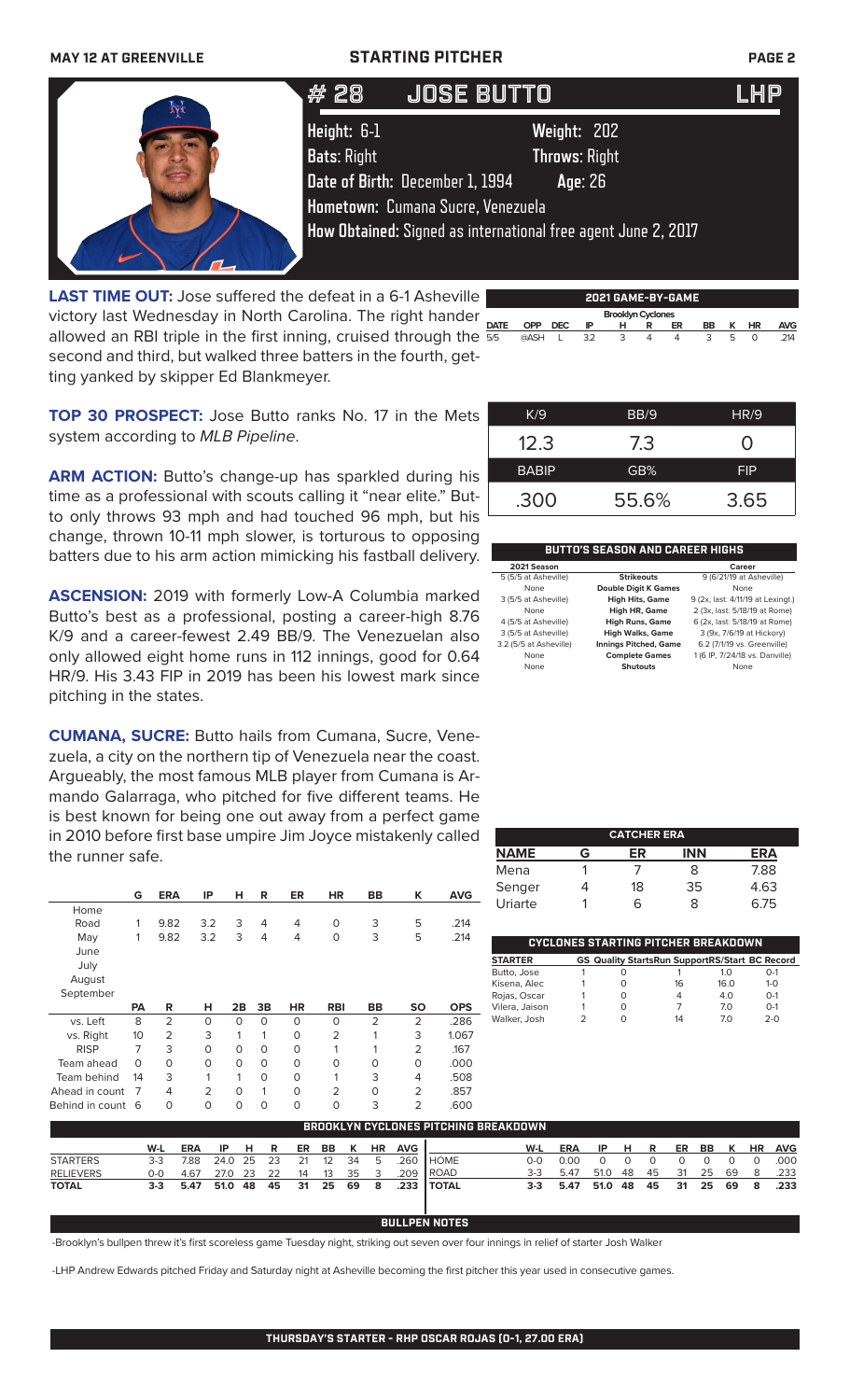| <b>MAY 12 AT GREENVILLE</b>                                        |                              | <b>BATTING PAGES</b>                                         | <b>PAGE 3</b>                                        |
|--------------------------------------------------------------------|------------------------------|--------------------------------------------------------------|------------------------------------------------------|
| $#$ 22 BRETT BATY - INF                                            |                              |                                                              | .471. 0 HR. 8 RBI. .583 w0BA. wRC+ 253               |
| <b>Last Game:</b> 2-4, 2B, 2 RBI, BB, R                            | Home:                        | Last HR:                                                     | <b>Season High, Hits: 2 (4x, 5/11 at Greenville)</b> |
| $\mathbf{D}$ $\mathbf{E}$ $\mathbf{D}$ . $\mathbf{E}$ $\mathbf{D}$ | $D_{\alpha}$ $\sim$ dic 0.10 | Multi $\Box$ it Caması $\Lambda$ ( $\Box$ /11 at Croopyillo) | Concan High Bunce $1/2/12 + C$ convilled             |

| .                 |
|-------------------|
| <b>Road: 8-18</b> |
| vs. GVL: 2-4      |
|                   |

**RISP:** 5-9 **Road:** 8-18 **Road: 8-18 <b>Multi-Hit Games:** 4 (5/11 at Greenville) **Season High, Runs:** 1 (5/11 at Greenville)<br>2014 **Season High, RBI:** 3 (5/4 at Asheville) **Season High, RBI:** 3 (5/4 at Asheville) **Multi-RBI Games:**  $3$  (5/11 at Greenville)

**Season High, SB:** 

• Enters his third year in the Mets organization...Rated as the No. 4 prospect in the Mets system and the No. 94 prospect in baseball according to *MLB Pipeline* • Earned a non-roster invitation to Spring Training in 2021, collecting a double and a single in 10 games and 10 at-bats

• Joined the Alternate Training Site in Brooklyn in 2020

| • Spent the majority of his first pro season with Kingsport (R) before a promotion to Brooklyn to finish the 2019 season, winning the league title with the Cyclones<br>• Committed to the University of Texas before signing with the Mets |  |
|---------------------------------------------------------------------------------------------------------------------------------------------------------------------------------------------------------------------------------------------|--|
|                                                                                                                                                                                                                                             |  |
|                                                                                                                                                                                                                                             |  |

| #B<br><b>ANTOINE DUPLANTIS - OF</b> |                   |                                             | , 167, 1 HR, 2 RBI, .292 wOBA, wRC+ 78. ا        |
|-------------------------------------|-------------------|---------------------------------------------|--------------------------------------------------|
| Last Game: 1-5. $R$                 | Home:             | <b>Last HR:</b> 5/6 at Asheville            | <b>Season High, Hits: 2 (5/8 at Asheville)</b>   |
| $RISP: 1-5$                         | <b>Road: 4-24</b> | <b>Multi-Hit Games: 1(5/8 at Asheville)</b> | <b>Season High, Runs: 2 (5/8 at Asheville)</b>   |
| <b>Streak:</b> 3 G (4-15)           | vs. GVL: 1-5      | <b>Multi-RBI Games:</b>                     | <b>Season High, RBI:</b> 1(2x, 5/8 at Asheville) |
|                                     |                   |                                             | Season High, SB:                                 |

• Enters his third year in the Mets organization...Spent his draft year with Brooklyn and scored the game-winning run against Lowell in the 2019 NYPL Championship Recorded eight outfield assists in 47 games to lead Brooklyn

• Finished his LSU career with 359 hits, most in school history and second-most in SEC history behind Cyclones outfielder Jake Mangum (383 hits)...Never finished a season at LSU hitting lower than .316

• Drafted in the 19th round by Cleveland in 2018 but did not sign...Brother, Armond, holds the world record in the pole vault with a height of 6.18 meters.

| $#$ 20 JOE GENORD - INF    |                   |                                              | .348, 2 HR, 5 RBI, .413 wOBA, wRC+ 151,        |
|----------------------------|-------------------|----------------------------------------------|------------------------------------------------|
| Last Game: 1-5, HR, RBI, R | Home:             | Last HR: 5/11 at Greenville                  | <b>Season High, Hits: 3 (5/8 at Asheville)</b> |
| $RISP: 0-5$                | <b>Road: 8-23</b> | <b>Multi-Hit Games: 2 (5/8 at Asheville)</b> | <b>Season High, Runs: 3 (5/8 at Asheville)</b> |
| <b>Streak: 4 G (7-18)</b>  | vs. GVL: 1-5      | <b>Multi-RBI Games: 1(5/8 at Asheville)</b>  | <b>Season High, RBI: 3 (5/8 at Asheville)</b>  |
|                            |                   |                                              | Season High, SB:                               |

• Enters his third year in the Mets organization...Named to the NYPL All-Star team and won a league title with Brooklyn in 2019

• Led the Cyclones with nine home runs and 44 RBIs...Earned Player of the Week honors with the Cyclones during the week of July 7.

• Two-time All-AAC honoree who led USF in home runs in each of his three seasons

• Also drafted by the Los Angeles Dodgers in the 19th round of the 2015 draft.

| $#35$ ADRIAN HERNANDEZ - OF<br>.333, O HR, O RBI, .000 wOBA, wRC+ --  |                                                  |                                                                                                                                                                                                                                                                           |                                                                                                                       |
|-----------------------------------------------------------------------|--------------------------------------------------|---------------------------------------------------------------------------------------------------------------------------------------------------------------------------------------------------------------------------------------------------------------------------|-----------------------------------------------------------------------------------------------------------------------|
| <b>Last Game:</b> 1-3. BB<br><b>RISP:</b><br><b>Streak:</b> 1 G (1-3) | Home:<br><b>Road: 1-3</b><br><b>vs. GVL: 1-3</b> | Last HR:<br><b>Multi-Hit Games:</b><br><b>Multi-RBI Games:</b>                                                                                                                                                                                                            | <b>Season High, Hits: 1(5/11 at Greenville)</b><br><b>Season High, Runs:</b><br>Season High, RBI:<br>Season High, SB: |
|                                                                       |                                                  | • Enters his fifth year in the Mets organizationreceived 5/8 from extended spring training after the injury to OF Scott Ota.<br>• Panked the No. 30 Procnect in the NVM system by MLR Pineline. Limited to four games with the GCL Mets in 2019 due to hamstring injuries |                                                                                                                       |

• Ranked the No. 30 Prospect in the NYM system by *MLB Pipeline...*Limited to four games with the GCL Mets in 2019 due to hamstring injuries.

• Hit .261 with five homers and 34 RBIs in 63 games in the Dominican Summer League in 2018.

Signed for \$1.5 million by the Mets in 2017

| $#15$ JAKE MANGUM - OF                               |                                                   |                                                                | .083, 0 HR, 0 RBI, .185 w0BA, wRC+ 14                                                                        |
|------------------------------------------------------|---------------------------------------------------|----------------------------------------------------------------|--------------------------------------------------------------------------------------------------------------|
| <b>Last Game:</b> 0-4<br><b>RISP: 0-2</b><br>Streak: | Home:<br><b>Road: 1-12</b><br><b>vs. GVK: 0-4</b> | Last HR:<br><b>Multi-Hit Games:</b><br><b>Multi-RBI Games:</b> | <b>Season High, Hits: 1(5/8 at Asheville)</b><br>Season High, Runs:<br>Season High, RBI:<br>Season High, SB: |
|                                                      |                                                   |                                                                |                                                                                                              |

• Enters his third year in the Mets organization...Led the Brooklyn Cyclones with 17 stolen bases and 10 HBP in 2019, winning a league title

• SEC and Mississippi State hits king, finishing his career with 383 hits and the 4th-most in NCAA history...Won SEC Freshman of the Year award in 2016 Previously drafted by the Mets (32nd, 2018) and the Yankees (30th, 2017)

• Father, John, played nine seasons as a defensive back with the Chicago Bears

| $# 2$ RONNY MAURICIO - INF                                                      |                                                   |                                                                                                                                                              | .333, 3 HR, 7 RBI, .549 wOBA, wRC+ 233                                                                                                                           |
|---------------------------------------------------------------------------------|---------------------------------------------------|--------------------------------------------------------------------------------------------------------------------------------------------------------------|------------------------------------------------------------------------------------------------------------------------------------------------------------------|
| <b>Last Game: 1-5. HR. 2 RBI. R</b><br>$RISP: 1-5$<br><b>Streak:</b> 5 G (8-24) | Home:<br><b>Road: 8-24</b><br><b>vs. GVL: 1-5</b> | <b>Last HR:</b> 5/11 at Greenville<br><b>Multi-Hit Games: 2 (5/7 at Asheville)</b><br><b>Multi-RBI Games: 2 (5/11 at Greenville)</b>                         | <b>Season High, Hits: 3 (5/7 at Asheville)</b><br>Season High, Runs: 2 (2x 5/7 at Asheville)<br><b>Seaon High, RBI:</b> 4 (5/7 at Asheville)<br>Season High, SB: |
|                                                                                 |                                                   | • Enters his fifth year in the Mets organizationRated as the No. 2 prospect in the Mets system and the No. 58 prospect in baseball according to MLB Pipeline |                                                                                                                                                                  |

• Non-roster invitee to Spring Training for the third consecutive season...Spent 2020 at the Mets Alternate Site and had one at-bat with the Tigres del Licey in the Dominican Winter League

• Named a South Atlantic League mid-season All-Star with Columbia (A) in 2019

• Won the 2018 GCL Mets Sterling Award, given to the team's most valuable player...Signed with the Mets as a 16-year-old.

| # 16 JOSE MENA - C       |                     |                         | .250. O HR. 1 RBI. .405 wOBA. wRC+ 146        |
|--------------------------|---------------------|-------------------------|-----------------------------------------------|
| <b>Last Game: DNP</b>    | Home:               | Last HR:                | <b>Season High, Hits: 1(5/7 at Asheville)</b> |
| $RISP: 0-1$              | <b>Road: 1-4</b>    | <b>Multi-Hit Games:</b> | Season High, Runs: 1(5/7 at Asheville)        |
| <b>Streak:</b> 1 G (1-4) | <b>vs. ASH: 1-4</b> | <b>Multi-RBI Games:</b> | <b>Season High, RBI: 1(5/7 at Asheville)</b>  |
|                          |                     |                         | Season High, SB:                              |

• Enters his sixth year in the Mets organization

• Won a 2019 NYPL Championship with Brooklyn, posting his best offensive season as a professional, posting career highs in batting average, hits, home runs, RBIs, and runs

• Has caught 81% of would-be base stealers (51 of 81) in his previous four seasons in the system.

| $#$ 12 GERSON MOLINA - OF |                      |                         | .000. 0 HR. 0 RBI. .159 w0BA. wRC+ -2 |
|---------------------------|----------------------|-------------------------|---------------------------------------|
| <b>Last Game: DNP</b>     | Home:                | Last HR:                | Season High, Hits:                    |
| $RISP: 0-5$               | <b>Road: 0-11</b>    | <b>Multi-Hit Games:</b> | Season High, Runs:                    |
| Streak:                   | <b>vs. ASH: 0-11</b> | <b>Multi-RBI Games:</b> | Season High, RBI:<br>Season High, SB: |

• Enters his fourth season in the Mets organization, having played just one season

• Played 93 games with the Columbia Fireflies (A) in 2019...Struck out 106 times in 326 plate appearances (33% strikeout rate)

• Received a signing bonus of \$175,000

• Played four seasons in the Cuban National Series with Ciego de Avila, hitting .231 over 93 career games and just 26 plate appearances.

| $#$ 19 LUKE RITTER - INF                                                        |                                                   |                                                                                                                                   | .318, 2 HR, 4 RBI, .347 wOBA, wRC+ 111                                                                                                        |
|---------------------------------------------------------------------------------|---------------------------------------------------|-----------------------------------------------------------------------------------------------------------------------------------|-----------------------------------------------------------------------------------------------------------------------------------------------|
| <b>Last Game: 3-4, 2 2B, RBI, BB</b><br>$RISP: 1-5$<br><b>Streak: 2 G (5-9)</b> | Home:<br><b>Road: 7-22</b><br><b>vs. GVL: 3-4</b> | <b>Last HR:</b> 5/8 at Asheville<br><b>Multi-Hit Games:</b> 2 (5/11 at Greenville)<br><b>Multi-RBI Games: 1(5/8 at Asheville)</b> | <b>Season High, Hits: 3 (5/11 at GVL)</b><br>Season High, Runs: 2 (5/8 at ASH)<br><b>Season High, RBI:</b> 2 (5/8 at ASH)<br>Season High, SB: |

• Enters his third year in the Mets organization...Won a New York-Penn League title with Brooklyn in 2019 Led Brooklyn in 2019 in games played (68), runs (39), doubles (15), and walks (33)

• Two-time First Team All-AAC honoree

• Also drafted by the Minnesota Twins in the 37th round of the 2018 MLB Draft

• Played linebacker at Rockhurst High School and set the school record with 184 tackles.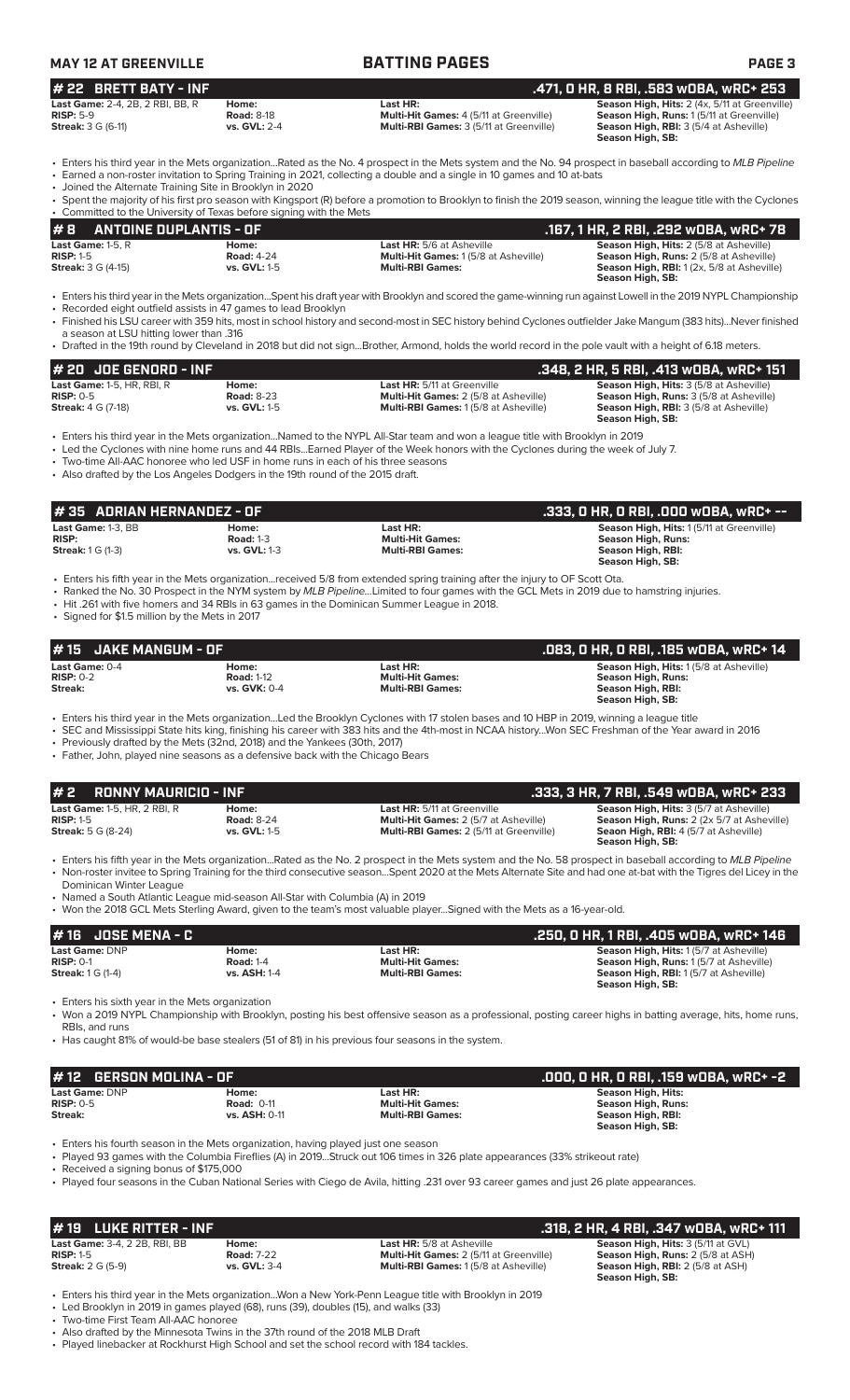| <b>MAY 12 AT GREENVILE</b><br>$#$ 24 HAYDEN SENGER - C |                   | <b>BATTING PAGES</b>                         | <b>PAGE 4</b>                                      |
|--------------------------------------------------------|-------------------|----------------------------------------------|----------------------------------------------------|
|                                                        |                   | . 333, 1 HR, 1 RBI, .574 wOBA, wRC+ 248 ,    |                                                    |
| Last Game: 1-5                                         | Home:             | <b>Last HR:</b> $1(5/4$ at Asheville)        | <b>Season High, Hits:</b> 2 (2x, 5/6 as Asheville) |
| $RISP: 0-2$                                            | <b>Road: 6-18</b> | <b>Multi-Hit Games: 2 (5/6 at Asheville)</b> | <b>Season High, Runs:</b> 3 (5/8 at Asheville)     |

**Streak:** 4 G (6-18) **vs. GVL:** 1-5 **vs. GVL:** 1-5 **Multi-RBI Games:** Season High, RBI: 1 (5/4 at Asheville) **Streak:** 4 G (6-18) **Season High, SB:** 

• Enters his fourth year in the Mets system...Non-roster invitee to 2021 Spring Training

• Spent 2019 with Columbia, catching 33 of 87 (38%) of runners attempting to steal a base in his first full pro season and getting hit by pitch 19 times in 90 games. • Made pro debut with Kingsport (R) in 2018, playing 10 games before finishing the season with 22 games for the Brooklyn Cyclones

• First-Team All-MAC at Miami in 2018

• All-time hits leader at Lakota East High School, also playing football as a middle linebacker.

| $# 4$ BLAKE TIBERI - INF/OF |                   |                                             | .158, 0 HR, 0 RBI, .165 w0BA, wRC+ 2           |
|-----------------------------|-------------------|---------------------------------------------|------------------------------------------------|
| <b>Last Game: DNP</b>       | Home:             | Last HR:                                    | <b>Season High, Hits: 2 (5/8 at Asheville)</b> |
| $RISP: 1-8$                 | <b>Road: 3-19</b> | <b>Multi-Hit Games: 1(5/8 at Asheville)</b> | <b>Season High, Runs: 1(5/7 at Asheville)</b>  |
| <b>Streak: 2 G (3-11)</b>   | vs. ASH: 3-19     | <b>Multi-RBI Games:</b>                     | <b>Season High, RBI:</b> 1(5/8 at Asheville)   |
|                             |                   |                                             | Season High, SB:                               |

• Enters his sixth year in the Mets organization...Returns to Brooklyn for the first time since his pro debut year in 2016

• Spent parts of two seasons with Columbia and St. Lucie...Underwent Tommy John surgery on his elbow on May 3, 2017, missing the remainder of the season after just five games

• Has played second base, third base, left field and right field across more than 295 games

• 2016 Third Team All-ACC in final year in college.

| $# 17$ JUAN URIARTE - C |                     |                         | .000, 0 HR, 0 RBI, .000 w0BA, wRC+ -98 |
|-------------------------|---------------------|-------------------------|----------------------------------------|
| Last Game: DNP          | Home:               | Last HR:                | Season High, Hits:                     |
| $RISP: 0-1$             | Road: $0-4$         | <b>Multi-Hit Games:</b> | <b>Season High, Runs:</b>              |
| Streak:                 | <b>vs. ASH: 0-4</b> | <b>Multi-RBI Games:</b> | Season High, RBI:                      |
|                         |                     |                         | Season High, SB:                       |

• Enters his eighth year in the Mets organization...Spent 2019 with Columbia (A) and the GCL Mets (R)

• Injured in his first at-bat with Brooklyn in 2018 on Opening Day at Staten Island, missing the entire season

• Finished 10th in batting average in the Appalachian League with Kingsport in 2017, hitting .305

• Caught 16 of 44 (36%) would-be base stealers in 2019.

| #10 ANTHONY WALTERS - INF     |                |                                     | .000, O HR, O RBI, .000 wOBA, wRC+ -- ,                |
|-------------------------------|----------------|-------------------------------------|--------------------------------------------------------|
| Last Game: DNP<br>$RISP: 0-1$ | Home:<br>Road: | Last HR:<br><b>Multi-Hit Games:</b> | <b>Season High, Hits:</b><br><b>Season High, Runs:</b> |
| Streak:                       | vs. ASH:       | <b>Multi-RBI Games:</b><br>.        | Season High, RBI:<br>Season High, SB:                  |

• Enters his second year and first season in the Mets organization...Selected as one of six by the Mets in the 2020 MLB Draft • Drafted with teammate Casey Schmitt (SFG) in the top 100 picks of the MLB Draft, setting a mark for the first time two Aztecs have been drafted top 100 since Taber Lee and current Cyclones pitching coach Royce Ring in 2002

• Hit .271 in just 16 games for the Aztecs in 2020...Transferred to SDSU from Mt. San Antonio College after the 2018 season

• Attended Cal and played one season with the Golden Bears in 2017

| # 21 MATT WINAKER - OF                                                    |                                            |                                                                                    | .313, 0 HR, 2 RBI, .469 w0BA, wRC+ 185                                                                                                                                       |
|---------------------------------------------------------------------------|--------------------------------------------|------------------------------------------------------------------------------------|------------------------------------------------------------------------------------------------------------------------------------------------------------------------------|
| <b>Last Game: 1-4, 2 R, BB</b><br>$RISP: 2-4$<br><b>Streak: 2 G (3-8)</b> | Home:<br><b>Road: 5-16</b><br>vs. GVL: 1-4 | Last HR:<br><b>Multi-Hit Games: 1(5/8 at Asheville)</b><br><b>Multi-RBI Games:</b> | <b>Season High, Hits: 2 (5/8 at Asheville)</b><br><b>Season High, Runs: 3 (2x, 5/8 at Asheville)</b><br><b>Season High, RBI:</b> 1(2x, 5/8 at Asheville)<br>Season High, SB: |

• Enters his fifth year in the Mets organization...Spent 2019 with Advanced-A St. Lucie

• Returns to Brooklyn for the first time since his draft season in 2017

• All-Pac 12 selection as a sophomore and junior at Stanford ahead of the draft...Played first base and in the outfield with the Cardinal

• Went 50-for-50 on field goals and extra points as a member of the San Ramon Valley High School football team in 2014

| <b>Home Run Chart</b> |                 |                                                                                                 |                     |                 |      |        |                 |           |                     |                 |  |  |
|-----------------------|-----------------|-------------------------------------------------------------------------------------------------|---------------------|-----------------|------|--------|-----------------|-----------|---------------------|-----------------|--|--|
| Player                | <b>Opponent</b> | Exit Velo                                                                                       | <b>Launch Angle</b> | <b>Distance</b> | Date | Player | <b>Opponent</b> | Exit Velo | <b>Launch Angle</b> | <b>Distance</b> |  |  |
| Hayden Senger         | at Asheville    |                                                                                                 |                     |                 |      |        |                 |           |                     |                 |  |  |
| Luke Ritter           | at Asheville    |                                                                                                 |                     |                 |      |        |                 |           |                     |                 |  |  |
|                       |                 |                                                                                                 |                     |                 |      |        |                 |           |                     |                 |  |  |
| Ronny Mauricio        |                 |                                                                                                 |                     |                 |      |        |                 |           |                     |                 |  |  |
| Luke Ritter           |                 |                                                                                                 |                     |                 |      |        |                 |           |                     |                 |  |  |
| Ronny Mauricio        | at Asheville    |                                                                                                 |                     |                 |      |        |                 |           |                     |                 |  |  |
| Cody Bohanek          |                 |                                                                                                 |                     |                 |      |        |                 |           |                     |                 |  |  |
| Joe Genord            | at Asheville    |                                                                                                 |                     |                 |      |        |                 |           |                     |                 |  |  |
| Joe Genord            | at Greenville   |                                                                                                 |                     |                 |      |        |                 |           |                     |                 |  |  |
| Ronny Mauricio        |                 |                                                                                                 |                     |                 |      |        |                 |           |                     |                 |  |  |
|                       |                 |                                                                                                 |                     |                 |      |        |                 |           |                     |                 |  |  |
|                       |                 |                                                                                                 |                     |                 |      |        |                 |           |                     |                 |  |  |
|                       |                 |                                                                                                 |                     |                 |      |        |                 |           |                     |                 |  |  |
|                       |                 | Antoine Duplantis at Asheville<br>at Asheville<br>at Asheville<br>at Asheville<br>at Greenville |                     |                 |      |        |                 |           |                     |                 |  |  |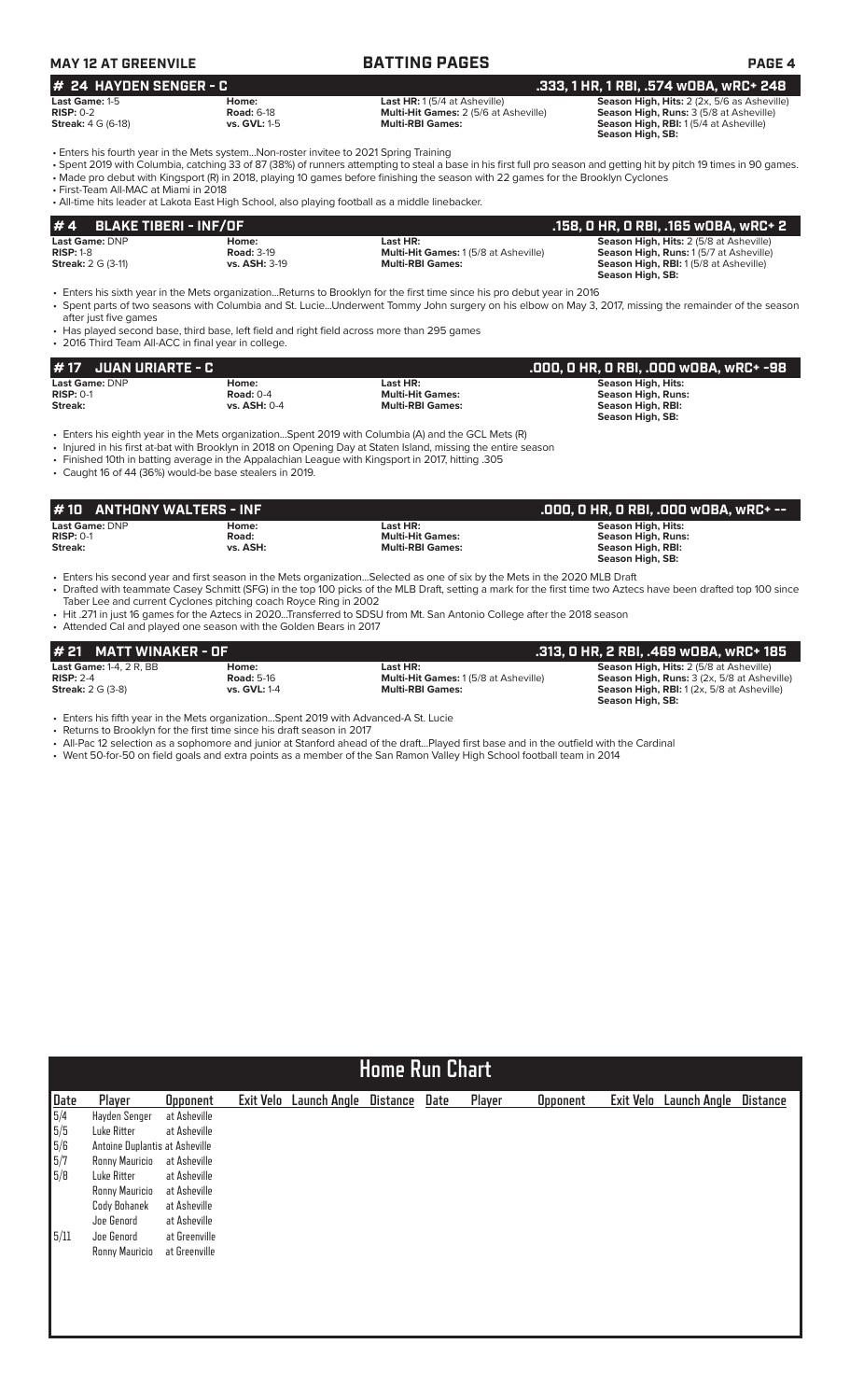## **MAY 12 AT GREENVILLE BULLPEN PAGE PAGE 5**

| #18                                           | <b>ANDREW EDWARDS - LHP</b>                                                                                                                                                                                                                                                                                                                                |               | 13.50 K/9, 2.70 ERA, 0 SV           |                               |                                    | <b>LAST FIVE APPEARANCES</b> |                         |                                                           |                                                                |                                               |                   |                                       |
|-----------------------------------------------|------------------------------------------------------------------------------------------------------------------------------------------------------------------------------------------------------------------------------------------------------------------------------------------------------------------------------------------------------------|---------------|-------------------------------------|-------------------------------|------------------------------------|------------------------------|-------------------------|-----------------------------------------------------------|----------------------------------------------------------------|-----------------------------------------------|-------------------|---------------------------------------|
| Last App: 5/8 at ASH                          | <b>Last Loss:</b>                                                                                                                                                                                                                                                                                                                                          | SV/OP (Last): | Holds:                              |                               |                                    |                              |                         | <b>ANDREW EDWARDS</b>                                     |                                                                |                                               |                   |                                       |
| Leadoff: 0-2                                  | <b>Inherited Runners/Stranded: 2/2</b><br>• Enters his third year in the Mets organizationStruck out the final batter in Game 3 of the 2019<br>NYPL Championship Series to win Brooklyn's first outright minor league baseball title in team his-                                                                                                          |               |                                     | DATE OPP<br>5/5<br>5/7<br>5/8 | @ASH<br>@ASH<br>@ASH               | <b>DEC</b>                   | IP<br>1.0<br>1.1<br>1.0 | H.<br>2<br>$\circ$<br>$\circ$<br>$\circ$                  | R<br>ER<br>$\mathbf{1}$<br>1<br>0<br>$\circ$<br>$\circ$        | BB<br>$\mathbf{1}$<br>$\circ$<br>$\mathbf{1}$ | К<br>2<br>2<br>1  | <b>HR</b><br>0<br>$\circ$<br>$\Omega$ |
| tory                                          | • Spent the entire 2019 season with the Cyclones, collecting three saves<br>• Went to New Mexico State for two seasons after pitching a pair of campaigns for Central Arizona.                                                                                                                                                                             |               |                                     |                               |                                    |                              |                         | <b>DAN GOGGIN</b>                                         |                                                                |                                               |                   |                                       |
| # 27<br>Last App: 5/11 at GVL<br>Leadoff: 0-2 | DAN GOGGIN - RHP<br><b>Last Loss:</b><br><b>Inherited Runners/Stranded:</b>                                                                                                                                                                                                                                                                                | SV/OP (Last): | 18.00 K/9, 0.00 ERA, 0 SV<br>Holds: | DATE<br>$5/5*$<br>5/11        | OPP<br>JUP*<br>@GVL                | <b>DEC</b>                   | IP<br>2.0<br>2.0        | н<br>0<br>$\circ$                                         | R<br>ER<br>$\mathbf 0$<br>$\circ$<br>$\circ$<br>$\circ$        | BB<br>$\circ$<br>$\circ$                      | К<br>2<br>4       | <b>HR</b><br>$\circ$<br>$\circ$       |
|                                               | • Received from St. Lucie roster on 5/8Had made one relief appearance.<br>• Enters his third year in the Mets organizationWon 2019 New York-Penn League with Brooklyn.<br>• Spent the entire 2019 season with the Cyclones, collecting two saves                                                                                                           |               |                                     |                               | <i>*Pitched with St. Lucie (A)</i> |                              |                         |                                                           |                                                                |                                               |                   |                                       |
|                                               | • Drafted in the 17th round of 2019 draft out of James Madison University                                                                                                                                                                                                                                                                                  |               |                                     | DATE OPP<br>5/5<br>5/8        | @ASH<br>@ASH                       | <b>DEC</b>                   | IP<br>2.1<br>1.1        | <b>JOSH HEJKA</b><br>Н<br>$\mathbf{1}$<br>5               | R<br>ER<br>$\mathbf{1}$<br>$\mathbf{1}$<br>$\overline{7}$<br>3 | BB<br>1<br>$\overline{2}$                     | К<br>3<br>$\circ$ | HR<br>0<br>$\circ$                    |
| #13<br>Last App: 5/5 at ASH<br>Leadoff: 1-1   | <b>JOSH HEJKA - RHP</b><br><b>Last Loss:</b><br><b>Inherited Runners/Stranded: 2/0</b>                                                                                                                                                                                                                                                                     | SV/OP (Last): | 7.36 K/9, 9.82 ERA, 0 SV<br>Holds:  |                               |                                    |                              |                         |                                                           |                                                                |                                               |                   |                                       |
| with the Cyclones and Kingsport Mets          | . Enters his third year in the Mets organizationWon a 2019 NYPL title with Brooklyn, splitting time                                                                                                                                                                                                                                                        |               |                                     | DATE OPP                      |                                    | <b>DEC</b>                   | IP                      | <b>NICK MACDONALD</b><br>н                                | R<br>ER                                                        | BB                                            | Κ                 | <b>HR</b>                             |
|                                               | • Signed as a minor league free agent in mid-summer after pitching in six games with the Westside<br>Wolly Mammoths in the United Shore Baseball League<br>. Pitched all four years at Johns Hopkins, switching to submarine later in his career.                                                                                                          |               |                                     | 5/6<br>5/11                   | @ASH<br>@GVL                       |                              | 2.0<br>2.0              | 5<br>$\circ$<br>$\circ$                                   | 3<br>2<br>$\circ$                                              | 0<br>$\circ$                                  | 2<br>3            | 0<br>0                                |
| #11<br>Last App: 5/11 at GVL                  | NICK MACDONALD - RHP<br><b>Last Loss:</b>                                                                                                                                                                                                                                                                                                                  | SV/OP (Last): | 13.5 K/9, 4.50 ERA, 0 SV<br>Holds:  | DATE OPP                      |                                    | <b>DEC</b>                   | IP                      | <b>BRIAN METOYER</b><br>Н<br>R                            | ER                                                             | BB                                            | Κ                 | HR                                    |
| Leadoff: 0-4                                  | <b>Inherited Runners/Stranded: 1/0</b><br>• Enters his third year in the Mets organization<br>. Pitched across three levels in the system in 2019, including being a member of the 2019 New<br>York-Penn League championship team in Brooklyn<br>• Drafted after his junior season at Florida International                                                |               |                                     | 5/6                           | @ASH                               |                              | 2.2                     | $\mathbf{1}$                                              | $\circ$<br>$\mathbf{1}$                                        | 1                                             | 3                 | $\Omega$                              |
| #5                                            | <b>BRIAN METOYER - RHP</b>                                                                                                                                                                                                                                                                                                                                 |               | 10.21 K/9, 0.00 ERA, 0 SV           | DATE OPP                      |                                    |                              | IP                      | <b>BRYCE MONTES DE OCA</b>                                | R                                                              |                                               |                   |                                       |
| Last App: 5/6 at ASH<br>Leadoff: 1-1, BB      | <b>Last Loss:</b><br><b>Inherited Runners/Stranded: 2/1</b>                                                                                                                                                                                                                                                                                                | SV/OP (Last): | Holds:                              | 5/5<br>5/8                    | @ASH<br>@ASH                       | <b>DEC</b>                   | 1.0<br>1.0              | н<br>0<br>0<br>$\circ$<br>$\circ$                         | ER<br>0<br>$\circ$                                             | BB<br>-1<br>$\circ$                           | Κ<br>0<br>1       | HR<br>0<br>$\circ$                    |
| <b>GCL Mets and Kingsport Mets</b>            | · Enters his fourth year in the Mets orgWon a New York Penn League title with Brooklyn in 2019<br>• Struck out 40 batters over 28.2 innings with BrooklynSpent his first professional season with                                                                                                                                                          |               |                                     |                               |                                    |                              |                         |                                                           |                                                                |                                               |                   |                                       |
| drafted by a MLB team in school history       | • Joins Ronnie Robbins (30th, 1981 - Toronto) as the only two LSU-Alexandria Generals to be<br>• Native of Natchitoches (NACK-ah-tish), the oldest city in Louisiana (est. 1714).                                                                                                                                                                          |               |                                     | DATE OPP<br>5/4<br>5/7        | @ASH<br>@ASH                       | <b>DEC</b>                   | IP<br>2.0<br>1.0        | <b>ERIC ORZE</b><br>н<br>$\overline{2}$<br>$\overline{1}$ | R<br>ER<br>$\mathbf{1}$<br>$\mathbf{1}$<br>1                   | BB<br>$\circ$<br>2                            | Κ<br>3<br>1       | HR<br>$\mathbf{1}$<br>$\circ$         |
| #43<br>Last App: 5/8 at ASH<br>Leadoff: 0-1   | <b>BRYCE MONTES DE OCA - RHP</b><br><b>Last Loss:</b><br><b>Inherited Runners/Stranded:</b>                                                                                                                                                                                                                                                                | SV/OP (Last): | 4.50 K/9. 0.00 ERA. 0 SV<br>Holds:  |                               |                                    |                              |                         |                                                           |                                                                |                                               |                   |                                       |
| nerve transposition                           | • Enters his fourth year in the Mets orgHas not pitched as a professional due to injuries<br>• Underwent Tommy John surgery as a high school junior and missed 2016 after having ulnar                                                                                                                                                                     |               |                                     | DATE<br>5/6<br>5/8            | OPP<br>@ASH<br>@ASH                | <b>DEC</b>                   | 1.0<br>0.2              | <b>MICHEL OTANEZ</b><br>Н<br>0<br>2                       | R<br>ER<br>0<br>0<br>3<br>3                                    | BB<br>0<br>$\mathbf{1}$                       | Κ<br>3<br>0       | HR<br>0<br>$\mathbf{1}$               |
|                                               | • Previously drafted by Washington in the 15th round of the 2017 MLB Draft and by the Chicago<br>White Sox in the 14th round of the 2015 MLB Draft.                                                                                                                                                                                                        |               |                                     |                               |                                    |                              |                         |                                                           |                                                                |                                               |                   |                                       |
| #7                                            | <b>ERIC ORZE - RHP</b>                                                                                                                                                                                                                                                                                                                                     |               | 12.00 K/9, 6.00 ERA, 0 SV           | DATE OPP<br>5/4               | @ASH                               | <b>DEC</b>                   | IP<br>2.0               | <b>MITCH RAGAN</b><br>Н<br>3                              | R<br>ER<br>1<br>1                                              | BB<br>1                                       | K<br>4            | HR<br>1                               |
| Last App: 5/7 at ASH<br>Leadoff: 1-3          | <b>Last Loss:</b><br><b>Inherited Runners/Stranded: 2/0</b><br>• Enters his second year and first full season in the Mets organization                                                                                                                                                                                                                     | SV/OP (Last): | Holds:                              | 5/7                           | @ASH                               |                              | 2.2                     | $\overline{1}$                                            | 3<br>0                                                         | $\overline{2}$                                | 3                 | 0                                     |
|                                               | • One of six draft picks by the Mets in the 2020 MLB Draftfinal selection for the club<br>• Two-time cancer survivor, beating testicular cancer and stage-zero melanoma<br>• Struck out 29 batters over 19.2 innings with Univ. New Orleans in '20 as Saturday starter.                                                                                    |               |                                     | DATE                          | OPP                                | <b>DEC</b>                   | IP                      | <b>ALLAN WINANS</b><br>H                                  | R                                                              | ER BB                                         | К                 | HR                                    |
| #26                                           | <b>MICHEL OTANEZ - RHP</b>                                                                                                                                                                                                                                                                                                                                 |               | 16.20 K/9, 16.20 ERA, 0 SV          |                               |                                    |                              |                         |                                                           |                                                                |                                               |                   |                                       |
| Last App: 5/6 at ASH<br>Leadoff: 0-1          | <b>Last Loss:</b><br><b>Inherited Runners/Stranded: 3/0</b>                                                                                                                                                                                                                                                                                                | SV/OP (Last): | Holds:                              |                               |                                    |                              |                         |                                                           |                                                                |                                               |                   |                                       |
|                                               | • Enters his sixth year in the Mets orgNo. 26 prospect in the system according to MLB Pipeline<br>• Returns to Brooklyn for the second assignment in a row<br>. Pitched with the Cyclones and won an NYPL title in 2019 and also spent time with Kingsport .<br>Missed 2017 due to injuryStruck out 21 batters in 21.1 innings with the DSL Mets1 in 2016. |               |                                     |                               |                                    |                              |                         |                                                           |                                                                |                                               |                   |                                       |
| #48                                           | <b>MITCH RAGAN - RHP</b>                                                                                                                                                                                                                                                                                                                                   |               | 13.50 K/9, 1.93 ERA, 0 SV           |                               |                                    |                              |                         |                                                           |                                                                |                                               |                   |                                       |
| Last App: 5/7 at ASH<br>Leadoff: 2-3          | <b>Last Loss:</b><br><b>Inherited Runners/Stranded:</b>                                                                                                                                                                                                                                                                                                    | SV/OP (Last): | Holds:                              |                               |                                    |                              |                         |                                                           |                                                                |                                               |                   |                                       |
|                                               | . Enters his third year in the Mets organizationWon a title with Brooklyn in 2019, earning the win<br>in the championship-clinching game against Lowell<br>• Named a New York-Penn League All-Star with the Cyclones<br>• Named the 2019 Big East Pitcher of the Year with Creighton, sweeping the tournament en route                                     |               |                                     |                               |                                    |                              |                         |                                                           |                                                                |                                               |                   |                                       |

to a title

• Pitched at Creighton for two seasons...spent 2017 with Iowa West and 2016 with Wayne State.

| l #29                                                                                   | <b>ALLAN WINANS - RHP</b>                               | 0.00 K/9, 0.00 ERA, 0 SV |  |  |  |  |  |  |
|-----------------------------------------------------------------------------------------|---------------------------------------------------------|--------------------------|--|--|--|--|--|--|
| Last App:<br>Leadoff:                                                                   | <b>Last Loss:</b><br><b>Inherited Runners/Stranded:</b> | SV/OP (Last):<br>Holds:  |  |  |  |  |  |  |
| • Enters his fourth year in the Mets organizationCalled up on 5/11 from extended spring |                                                         |                          |  |  |  |  |  |  |

• Made 30 appearances, saving 11 of 13 games for the Columbia Fireflies (A) in 2019

• Mets 17th round draft selection in 2018 from Campbell University in Buies Creek, NC.

|                |                | <b>Number of Pitches Thrown</b> |    |                     |    |    |      |  |  |
|----------------|----------------|---------------------------------|----|---------------------|----|----|------|--|--|
| <b>Pitcher</b> | Days Rest 5/11 |                                 |    | 5/12 5/13 5/14 5/15 |    |    | 5/16 |  |  |
| Edwards        | 3              |                                 |    |                     |    |    |      |  |  |
| Goggin         | $\Omega$       | 36                              |    |                     |    |    |      |  |  |
| Hejka          | 3              | --                              |    |                     | -- |    |      |  |  |
| MacDonald      | O              | 31                              |    |                     |    |    |      |  |  |
| Metoyer        | 5              |                                 |    |                     |    |    |      |  |  |
| Montes de Oca  | 3              |                                 |    |                     |    |    |      |  |  |
| Orze           | 4              | --                              |    |                     |    |    |      |  |  |
| Otanez         | 3              |                                 |    |                     |    |    |      |  |  |
| Ragan          | 4              |                                 | -- |                     | -- |    |      |  |  |
| Winans         | 6              | --                              | -- |                     |    | -- |      |  |  |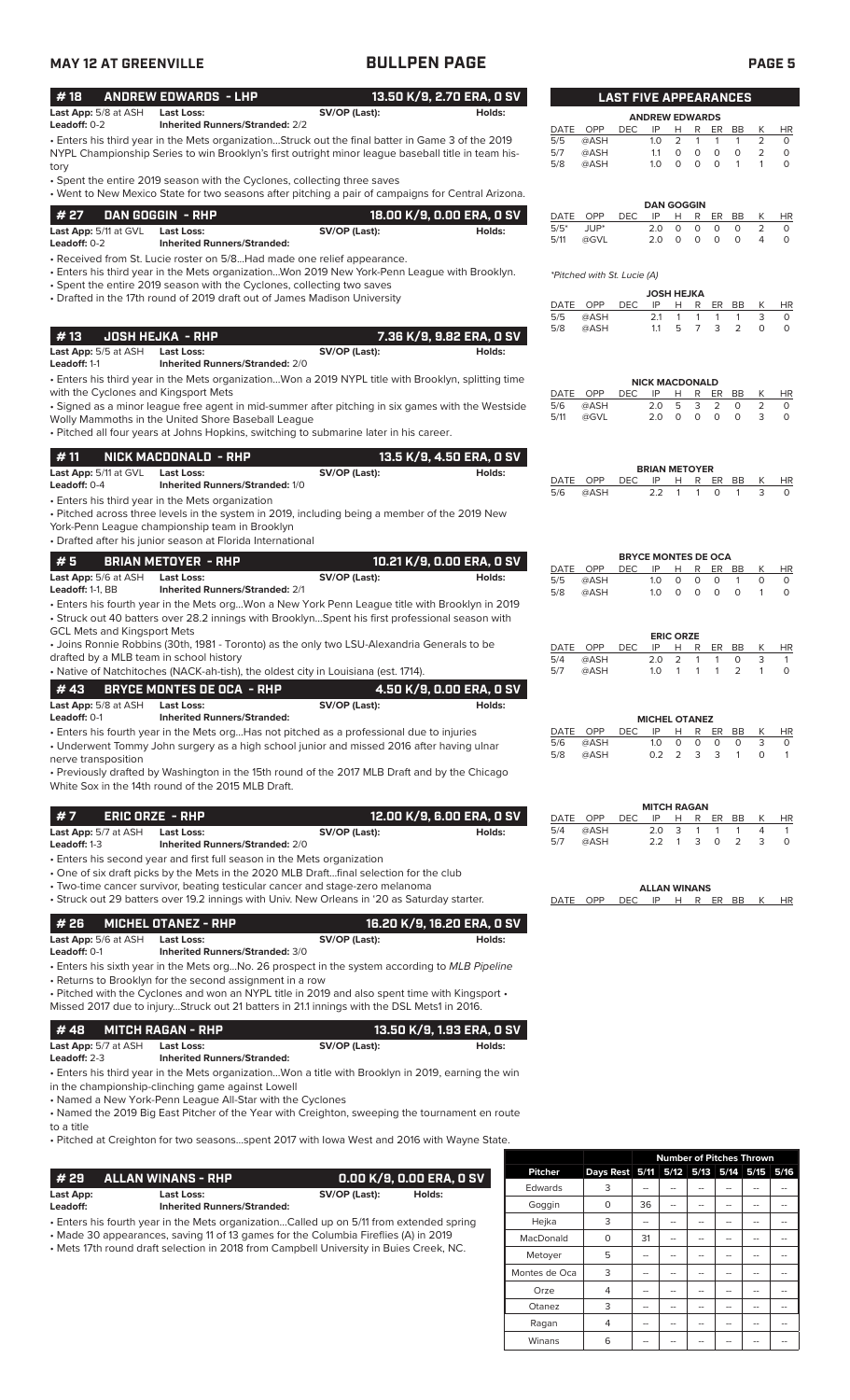**MAY 12 AT GREENVILLE HIGH/LOW & CHARTS PAGE 6** Γ

|                                                                                | INDIVIDUAL BATTING HIGHS  |
|--------------------------------------------------------------------------------|---------------------------|
|                                                                                |                           |
| Most Runs, Game 3 (3x, last: Senger, Genord, Winaker 5/8 at Asheville)         |                           |
|                                                                                |                           |
|                                                                                |                           |
|                                                                                |                           |
|                                                                                |                           |
| Most Home Runs, Game1 (10 players, last: Mauricio, Genord, 5/11 at Greenville) |                           |
| Home Runs, Consecutive Games  Three games (Ronny Mauricio, 5/7-present)        |                           |
|                                                                                |                           |
|                                                                                |                           |
|                                                                                |                           |
|                                                                                |                           |
|                                                                                |                           |
|                                                                                |                           |
|                                                                                |                           |
|                                                                                |                           |
|                                                                                |                           |
|                                                                                |                           |
|                                                                                | <b>TEAM BATTING HIGHS</b> |
|                                                                                |                           |
|                                                                                |                           |
|                                                                                |                           |
|                                                                                |                           |
|                                                                                |                           |
|                                                                                |                           |
|                                                                                |                           |
|                                                                                |                           |
|                                                                                |                           |
|                                                                                |                           |
|                                                                                |                           |
|                                                                                |                           |
|                                                                                |                           |
|                                                                                |                           |
|                                                                                |                           |
|                                                                                |                           |
|                                                                                |                           |
|                                                                                |                           |
|                                                                                |                           |
|                                                                                |                           |

Most Double Plays Hit into, Game................................................ 1 (2x, last: 5/5 at Asheville)

**FIELDING**

Most Errors, Team, Game...............................................................................6 (5/7 at Asheville) Most Errors, Individual, Game............................. 2 (Baty, Mauricio, Tiberi, 5/7 at Asheville) Most Double Plays Turned, Nine-Inning Game......................... 1 (2x, last: 5/8 at Asheville) Consecutive Errorless Games, Team.............................................................................................

|                                                                            | <b>NAME</b>       | <b>TOTAL</b>    | (LAST)      | Leading After 6         |
|----------------------------------------------------------------------------|-------------------|-----------------|-------------|-------------------------|
| <b>STARTERS BY POSITION</b>                                                | <b>Duplantis</b>  | 2               | 5/11 at GVL |                         |
| C- Senger (4), Uriarte (1), Mena (1)                                       | Winaker           | 1               | 5/6 at ASH  | Trailing After 6        |
|                                                                            |                   |                 |             | Leading After 7         |
| 1B- Genord (5), Bohanek (1)                                                |                   |                 |             |                         |
|                                                                            |                   |                 |             | Trailing After 7        |
| 2B- Ritter (4), Walters (1), Tiberi (1)                                    |                   |                 |             | Leading After 8         |
|                                                                            |                   |                 |             |                         |
| <b>3B-</b> Baty (4), Tiberi (2)                                            |                   |                 |             | Trailing After 8        |
|                                                                            |                   |                 |             | Out Hit Opponent        |
| SS- Mauricio (4), Bohanek (2)                                              |                   | UNIFORM RECORDS |             |                         |
|                                                                            |                   |                 |             |                         |
| LF- Duplantis (5), Winaker (1)                                             | <b>Home White</b> |                 | $O-O$       |                         |
|                                                                            |                   |                 |             | Non Quality Start       |
| CF- Ota (2), Molina (2), Mangum (2)                                        | <b>Road Gray</b>  |                 | $3-3$       |                         |
|                                                                            |                   |                 |             | One-Run Games           |
| RF- Winaker (4), Molina (1), Ota (1)                                       |                   |                 |             |                         |
|                                                                            |                   |                 |             | Score 4 or More Runs    |
| DH- Mauricio (1), Bohanek (1), Tiberi (1), Baty (1), Mangum (1), Hernandez |                   |                 |             |                         |
|                                                                            |                   |                 |             | Hit 2+ Home Runs        |
|                                                                            |                   |                 |             | Do Not Allow a Home Run |
| <b>STARTERS BY BATTING ORDER</b>                                           |                   |                 |             | Hit More Home Runs      |
| 1st - Duplantis (5), Mangum (1)                                            |                   |                 |             | Opponent Hits More HRs  |
|                                                                            |                   |                 |             | Starter Goes 6.0 +      |
| 2nd - Bohanek (4), Winaker (2)                                             |                   |                 |             | Starter Goes 7.0 +      |
|                                                                            |                   |                 |             | Starter Goes 8.0 +      |
| 3rd - Mauricio (5), Baty (1)                                               |                   |                 |             |                         |
|                                                                            |                   |                 |             |                         |
| 4th- Baty (4), Ritter (2)                                                  |                   |                 |             |                         |
|                                                                            |                   |                 |             |                         |
| <b>5th-</b> Ota (2), Senger (2), Ritter (2)                                |                   |                 |             |                         |
|                                                                            |                   |                 |             | Opponent Scores First   |
| 6th- Winaker (2), Ota (1), Tiberi (1), Genord (1), Senger (1)              |                   |                 |             |                         |
|                                                                            |                   |                 |             |                         |
| 7th- Genord (4), Winaker (1), Tiberi (1)                                   |                   |                 |             | Series at Home          |
|                                                                            |                   |                 |             | Series on Road          |
| 8th-Tiberi (2), Senger (1), Uriarte (1), Mena (1), Hernandez (1)           |                   |                 |             |                         |
|                                                                            |                   |                 |             | First Game of Series    |
| 9th- Molina (3), Mangum (2), Walters (1)                                   |                   |                 |             | Rubber Game of Series   |
|                                                                            |                   |                 |             | Last Game of Series     |

|             | <b>CATCHERS STEALING</b> |          |            |             | <b>MULTI-RUN INNINGS</b> |                  |
|-------------|--------------------------|----------|------------|-------------|--------------------------|------------------|
| <b>Name</b> | CS                       | АТТ      | <b>PCT</b> | <b>Runs</b> | <b>Times</b>             | Last             |
| Mena        | O                        | $\Omega$ | 0%         | 3           | 3                        | 9th, 5/8 at ASH  |
| Senger      | O                        |          | 0%         | 2           | 10                       | 4th, 5/11 at GVL |
| Uriarte     |                          |          | 0%         |             |                          |                  |
| Team        |                          | 3        | 0%         |             |                          |                  |

|                  |   |   |   | 4   | я | 6              | YA. | 8  | - 9 | 10+ | <b>TOTALS</b> |
|------------------|---|---|---|-----|---|----------------|-----|----|-----|-----|---------------|
| <b>OPPONENTS</b> | 9 | з |   | 7 I | 2 | 3 <sup>1</sup> | 3   | 11 | 0   | o   | 45            |
| <b>BKLYN</b>     | 6 | 5 | 8 | 5   | з | 2              | з   |    | з   | 0   | 42            |

| INDIVIDUAL PITCHING HIGHS                                                                |
|------------------------------------------------------------------------------------------|
|                                                                                          |
|                                                                                          |
| Most Home Runs Allowed, Game 2 (2x, last: Jaison Vilera, 5/7 at Asheville)               |
|                                                                                          |
| Most Strikeouts, Game, Reliever 4 (2x, last: Dan Goggin, 5/11 at Greenville)             |
|                                                                                          |
|                                                                                          |
|                                                                                          |
| Most Innings Pitched, Game5 (3x, last: Josh Walker, 5/11 at Asheville)                   |
| Most Innings Pitched, Reliever  2.2 (2x, last: Mitch Ragan, 5/7 at Asheville)            |
| Most Consecutive Scoreless Inn., Starter5 (Josh Walker, 5/4 at Asheville)                |
| Most Consecutive Scoreless Inn., Reliever 2 (3x, last: N. MacDonald, 5/11 at Greenville) |

| <b>TEAM PITCHING HIGHS</b>                                                           |  |  |  |  |  |  |  |
|--------------------------------------------------------------------------------------|--|--|--|--|--|--|--|
|                                                                                      |  |  |  |  |  |  |  |
|                                                                                      |  |  |  |  |  |  |  |
| Most Hits Allowed, Game………………………………………………………………………………………11 (3x, last: 5/8 Asheville) |  |  |  |  |  |  |  |
|                                                                                      |  |  |  |  |  |  |  |
|                                                                                      |  |  |  |  |  |  |  |
|                                                                                      |  |  |  |  |  |  |  |
|                                                                                      |  |  |  |  |  |  |  |
|                                                                                      |  |  |  |  |  |  |  |
|                                                                                      |  |  |  |  |  |  |  |
|                                                                                      |  |  |  |  |  |  |  |
|                                                                                      |  |  |  |  |  |  |  |
|                                                                                      |  |  |  |  |  |  |  |
|                                                                                      |  |  |  |  |  |  |  |
|                                                                                      |  |  |  |  |  |  |  |
|                                                                                      |  |  |  |  |  |  |  |
|                                                                                      |  |  |  |  |  |  |  |

| <b>TEAM MISCELLANEOUS</b> |  |
|---------------------------|--|
|                           |  |
|                           |  |
|                           |  |
|                           |  |
|                           |  |
|                           |  |
|                           |  |
|                           |  |
|                           |  |
|                           |  |
|                           |  |
|                           |  |
|                           |  |

T

**OUTFIELD ASSISTS (3)**

**Name Umpire Date EJECTIONS**

Т.

| RECORD BREAKDOWN            |  |
|-----------------------------|--|
|                             |  |
|                             |  |
|                             |  |
|                             |  |
|                             |  |
|                             |  |
|                             |  |
|                             |  |
|                             |  |
|                             |  |
|                             |  |
|                             |  |
|                             |  |
|                             |  |
|                             |  |
|                             |  |
|                             |  |
| Score 4 or More Runs 3-2    |  |
|                             |  |
|                             |  |
| Do Not Allow a Home Run 1-1 |  |
| Hit More Home Runs  2-1     |  |
| Opponent Hits More HRs1-2   |  |
|                             |  |
|                             |  |
|                             |  |
|                             |  |
|                             |  |
|                             |  |
|                             |  |
|                             |  |
|                             |  |
|                             |  |
|                             |  |
|                             |  |
|                             |  |
|                             |  |
|                             |  |
|                             |  |
|                             |  |
|                             |  |
|                             |  |
|                             |  |
|                             |  |
|                             |  |
|                             |  |

### Come from Behind Wins ... Wins in Last At-Bat......... Walk-off Wins **MISC. WINS**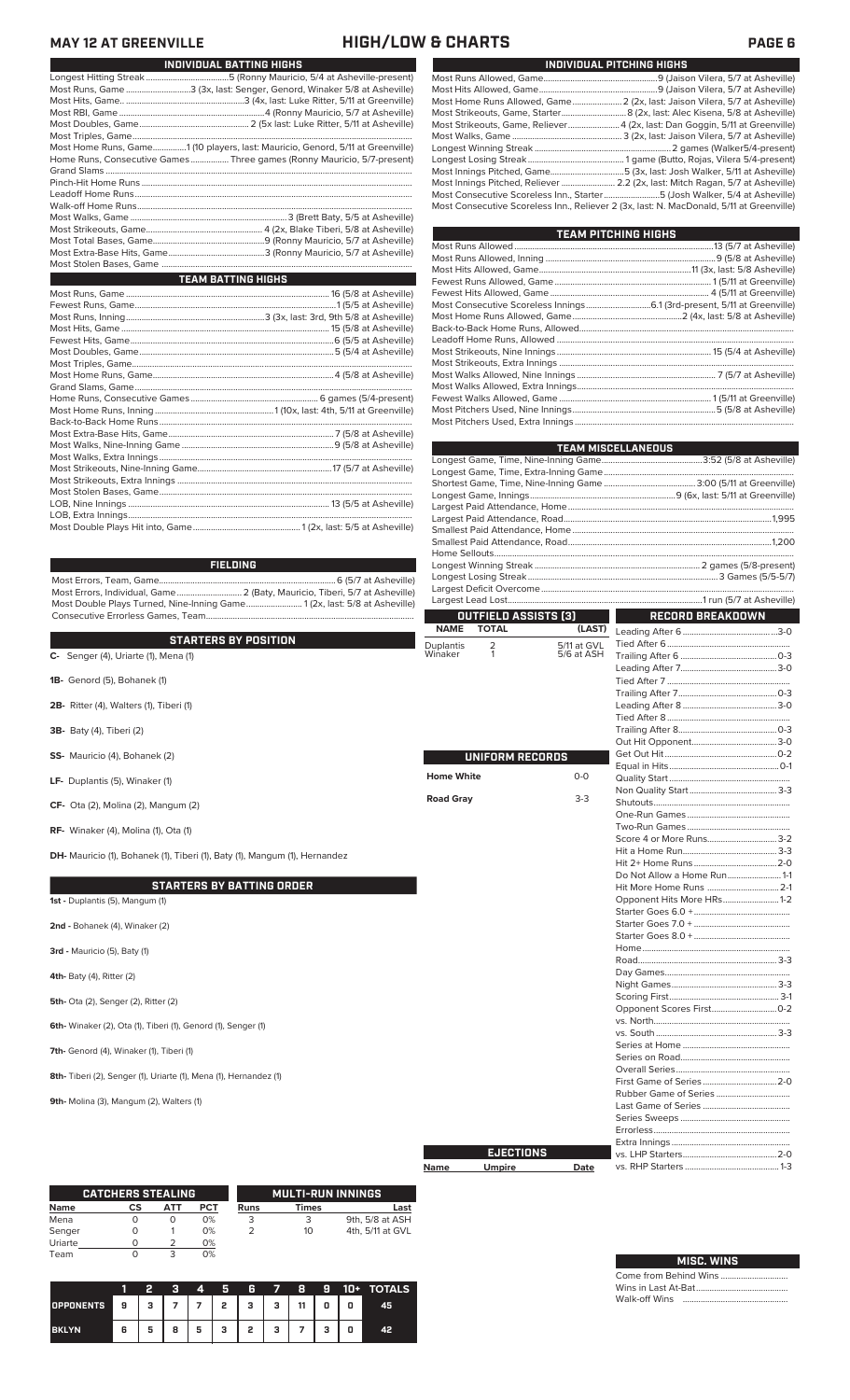## **MAY 12 AT GREENVILLE GAME BY GAME RESULTS**

|--|--|--|

|              |                |                                              |                        |          |         |                   |        | <b>GAME-BY-GAME RESULTS</b>                |                        |             |             |                   |
|--------------|----------------|----------------------------------------------|------------------------|----------|---------|-------------------|--------|--------------------------------------------|------------------------|-------------|-------------|-------------------|
| <b>DATE</b>  | GM#            | <b>OPPONENT</b>                              | W-L/TIME SCORE         |          | RECORD  | <b>POSITION</b>   | GA/GB  | <b>WINNING PITCHER</b>                     | <b>LOSING PITCHER</b>  | <b>SAVE</b> | <b>TIME</b> | <b>ATTENDANCE</b> |
| 5/4          | $\mathbf{1}$   | at Asheville                                 | W                      | $8 - 2$  | $1-0$   | T1st              | $+1$   | Josh Walker (1-0)                          | Blair Henley (0-1)     |             | 3:16        | 1,200             |
| 5/5          | $\overline{2}$ | at Asheville                                 | L                      | $6-1$    | $1 - 1$ | T <sub>2</sub> nd | $-1$   | Chandler Casey (1-0)                       | Jose Butto (1-0)       |             | 3:26        | 1,200             |
| 5/6          | 3              | at Asheville                                 | L                      | $11 - 4$ | $1 - 2$ | T3rd              | $-2$   | Matt Ruppenthal (1-0)                      | Oscar Rojas (0-1)      |             | 3:10        | 1,200             |
| 5/7          | 4              | at Asheville                                 | L                      | $13 - 7$ | $1 - 3$ | T3rd              | $-3$   | R.J. Freure (1-0)                          | Jaison Vilera (0-1)    |             | 3:44        | 1,200             |
| 5/8          | 5              | at Asheville                                 | W                      | $16-12$  | $2 - 3$ | T3rd              | $-3$   | Alec Kisena (1-0)                          | Juan Pablo Lopez (1-0) |             | 3:52        | 1,200             |
| 5/9          | 6              | at Asheville                                 |                        |          |         |                   |        | Cancelled due to non-COVID-related illness |                        |             |             |                   |
| 5/10         |                | OFF DAY                                      |                        |          |         |                   |        |                                            |                        |             |             |                   |
| 5/11         | $\overline{7}$ | at Greenville                                | W                      | $6-1$    | $3-3$   | 2nd               | $-2.5$ | Josh Walker (2-0)                          | Jay Groome (0-2)       |             | 3:00        | 1,995             |
| 5/12         | 8              | at Greenville                                | 7:05 p.m.              |          |         |                   |        |                                            |                        |             |             |                   |
| 5/13         | 9              | at Greenville                                | 7:05 p.m.              |          |         |                   |        |                                            |                        |             |             |                   |
| 5/14         | 10             | at Greenville                                | 7:05 p.m.              |          |         |                   |        |                                            |                        |             |             |                   |
| 5/15         | 11             | at Greenville                                | 7:05 p.m.              |          |         |                   |        |                                            |                        |             |             |                   |
| $5/16$       | 12             | at Greenville                                | 3:05 p.m.              |          |         |                   |        |                                            |                        |             |             |                   |
| 5/17         |                | OFF DAY                                      |                        |          |         |                   |        |                                            |                        |             |             |                   |
| 5/18         | 13             | <b>Hudson Valley</b>                         | 6:30 p.m.              |          |         |                   |        |                                            |                        |             |             |                   |
| 5/19<br>5/20 | 14<br>15       | <b>Hudson Valley</b><br><b>Hudson Valley</b> | 6:30 p.m.<br>6:30 p.m. |          |         |                   |        |                                            |                        |             |             |                   |
| 5/21         | 16             | <b>Hudson Valley</b>                         | 7:00 p.m.              |          |         |                   |        |                                            |                        |             |             |                   |
| 5/22         | 17             | <b>Hudson Valley</b>                         | 4:00 p.m.              |          |         |                   |        |                                            |                        |             |             |                   |
| 5/23         | 18             | <b>Hudson Valley</b>                         | 1:00 p.m.              |          |         |                   |        |                                            |                        |             |             |                   |
| 5/24         |                | OFF DAY                                      |                        |          |         |                   |        |                                            |                        |             |             |                   |
| 5/25         | 19             | Aberdeen                                     | 6:30 p.m.              |          |         |                   |        |                                            |                        |             |             |                   |
| 5/26         | 20             | Aberdeen                                     | 6:30 p.m.              |          |         |                   |        |                                            |                        |             |             |                   |
| 5/27         | 21             | Aberdeen                                     | 6:30 p.m.              |          |         |                   |        |                                            |                        |             |             |                   |
| 5/28         | 22             | Aberdeen                                     | 7:00 p.m.              |          |         |                   |        |                                            |                        |             |             |                   |
| 5/29         | 23             | Aberdeen                                     | 4:00 p.m.              |          |         |                   |        |                                            |                        |             |             |                   |
| 5/30         | 24             | Aberdeen                                     | 1:00 p.m.              |          |         |                   |        |                                            |                        |             |             |                   |
| 5/31         |                | OFF DAY                                      |                        |          |         |                   |        |                                            |                        |             |             |                   |
|              |                |                                              |                        |          |         |                   |        | MAY [3-3]                                  |                        |             |             |                   |
| 6/1          | 25             | at Jersey Shore                              | 7:05 p.m.              |          |         |                   |        |                                            |                        |             |             |                   |
| 6/2          | 26             | at Jersey Shore                              | 7:05 p.m.              |          |         |                   |        |                                            |                        |             |             |                   |
| 6/3          | 27             | at Jersey Shore                              | 7:05 p.m.              |          |         |                   |        |                                            |                        |             |             |                   |
| 6/4          | 28             | at Jersey Shore                              | 7:05 p.m.              |          |         |                   |        |                                            |                        |             |             |                   |
| 6/5          | 29             | at Jersey Shore                              | 7:05 p.m.              |          |         |                   |        |                                            |                        |             |             |                   |
| 6/6          | 30             | at Jersey Shore                              | 1:05 p.m.              |          |         |                   |        |                                            |                        |             |             |                   |
| 6/7          |                | OFF DAY                                      |                        |          |         |                   |        |                                            |                        |             |             |                   |
| 6/8<br>6/9   | 31<br>32       | <b>Hudson Valley</b><br><b>Hudson Valley</b> | 6:30 p.m.<br>6:30 p.m. |          |         |                   |        |                                            |                        |             |             |                   |
| 6/10         | 33             | <b>Hudson Valley</b>                         | 6:30 p.m.              |          |         |                   |        |                                            |                        |             |             |                   |
| 6/11         | 34             | <b>Hudson Valley</b>                         | 7:00 p.m.              |          |         |                   |        |                                            |                        |             |             |                   |
| 6/12         | 35             | <b>Hudson Valley</b>                         | 4:00 p.m.              |          |         |                   |        |                                            |                        |             |             |                   |
| 6/13         | 36             | <b>Hudson Valley</b>                         | 1:00 p.m.              |          |         |                   |        |                                            |                        |             |             |                   |
| 6/14         |                | OFF DAY                                      |                        |          |         |                   |        |                                            |                        |             |             |                   |
| 6/15         | 37             | at Wilmington                                | 7:05 p.m.              |          |         |                   |        |                                            |                        |             |             |                   |
| 6/16         | 38             | at Wilmington                                | 7:05 p.m.              |          |         |                   |        |                                            |                        |             |             |                   |
| 6/17         | 39             | at Wilmington                                | 7:05 p.m.              |          |         |                   |        |                                            |                        |             |             |                   |
| 6/18         | 40             | at Wilmington                                | 7:05 p.m.              |          |         |                   |        |                                            |                        |             |             |                   |
| 6/19         | 41             | at Wilmington                                | 6:05 p.m.              |          |         |                   |        |                                            |                        |             |             |                   |
| 6/20         | 42             | at Wilmington                                | 1:05 p.m.              |          |         |                   |        |                                            |                        |             |             |                   |
| 6/21<br>6/22 | 43             | OFF DAY                                      |                        |          |         |                   |        |                                            |                        |             |             |                   |
| 6/23         | 44             | <b>Jersey Shore</b><br><b>Jersey Shore</b>   | 6:30 p.m.<br>6:30 p.m. |          |         |                   |        |                                            |                        |             |             |                   |
| 6/24         | 45             | <b>Jersey Shore</b>                          | 6:30 p.m.              |          |         |                   |        |                                            |                        |             |             |                   |
| 6/25         | 46             | <b>Jersey Shore</b>                          | 7:00 p.m.              |          |         |                   |        |                                            |                        |             |             |                   |
| 6/26         | 47             | <b>Jersey Shore</b>                          | 6:00 p.m.              |          |         |                   |        |                                            |                        |             |             |                   |
| 6/27         | 48             | <b>Jersey Shore</b>                          | 4:00 p.m.              |          |         |                   |        |                                            |                        |             |             |                   |
| 6/28         |                | OFF DAY                                      |                        |          |         |                   |        |                                            |                        |             |             |                   |
| 6/29         | 49             | at Aberdeen                                  | 7:05 p.m.              |          |         |                   |        |                                            |                        |             |             |                   |
| 6/30         | 50             | at Aberdeen                                  | 7:05 p.m.              |          |         |                   |        |                                            |                        |             |             |                   |
|              |                |                                              |                        |          |         |                   |        | <b>JUNE (0-0)</b>                          |                        |             |             |                   |
| 7/1          | 51             | at Aberdeen                                  | 7:05 p.m.              |          |         |                   |        |                                            |                        |             |             |                   |
| 7/2          | 52             | at Aberdeen                                  | 7:05 p.m.              |          |         |                   |        |                                            |                        |             |             |                   |
| 7/3          | 53             | at Aberdeen                                  | 6:05 pm.               |          |         |                   |        |                                            |                        |             |             |                   |
| 7/4          | 54             | at Aberdeen                                  | 2:05 p.m.              |          |         |                   |        |                                            |                        |             |             |                   |
| 7/5<br>7/6   | 55             | OFF DAY<br>at Hudson Valley                  | 7:05 p.m.              |          |         |                   |        |                                            |                        |             |             |                   |
| 7/7          | 56             | at Hudson Valley                             | 7:05 p.m.              |          |         |                   |        |                                            |                        |             |             |                   |
| 7/8          | 57             | at Hudson Valley                             | 7:05 p.m.              |          |         |                   |        |                                            |                        |             |             |                   |
| 7/9          | 58             | at Hudson Valley                             | 7:05 p.m.              |          |         |                   |        |                                            |                        |             |             |                   |
| 7/10         | 59             | at Hudson Valley                             | 6:05 p.m.              |          |         |                   |        |                                            |                        |             |             |                   |
| 7/11         | 60             | at Hudson Valley                             | 4:35 p.m.              |          |         |                   |        |                                            |                        |             |             |                   |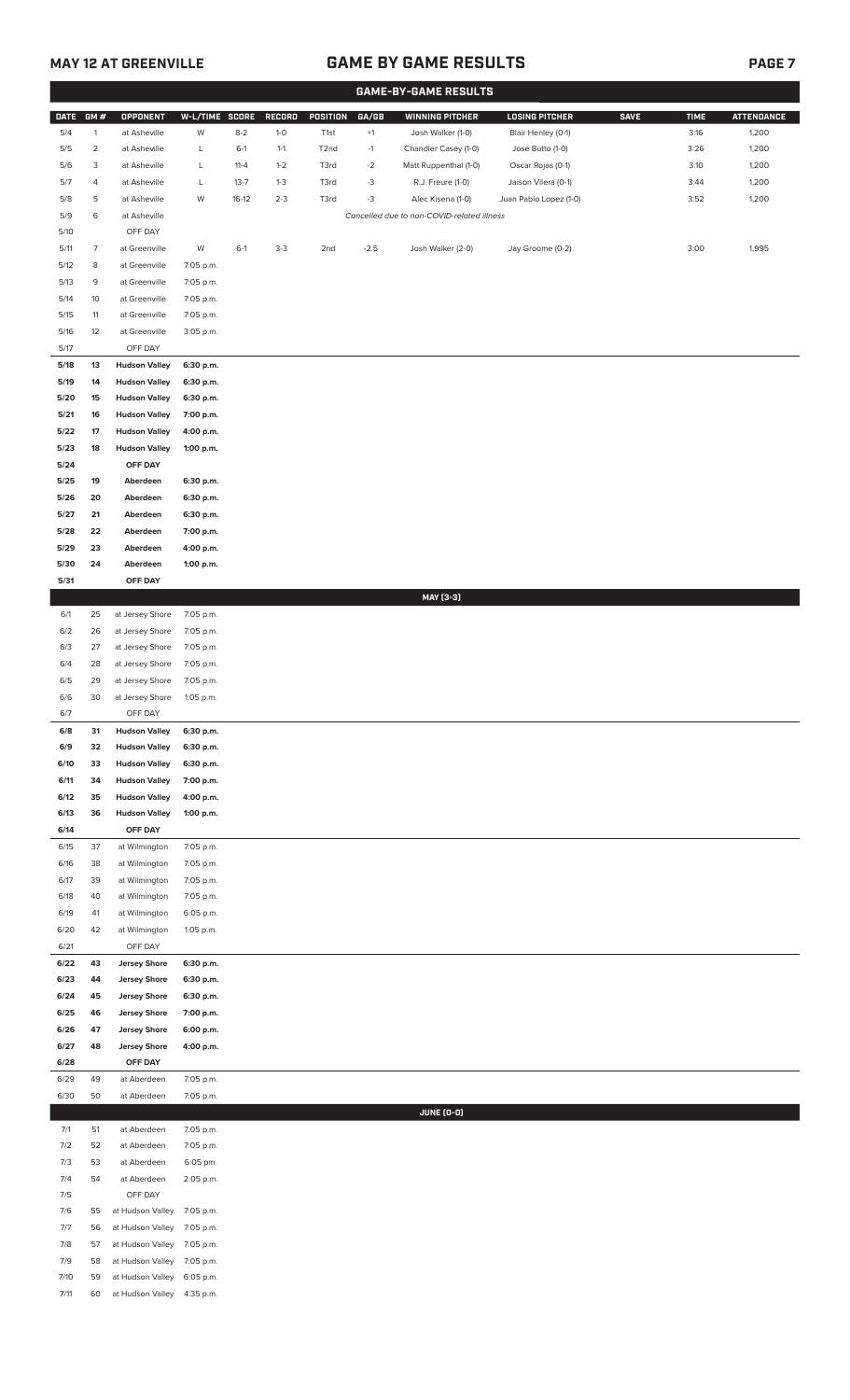### **MAY 12 AT GREENVILLE GAME-BY-GAME PAGE 8**

| <b>DATE</b> | GM# | OPPONENT                   | W-L/TIME SCORE | GA/GB<br>RECORD<br>POSITION | <b>WINNING PITCHER</b> | <b>LOSING PITCHER</b> | <b>SAVE</b> | <b>TIME</b> | <b>ATTENDANCE</b> |
|-------------|-----|----------------------------|----------------|-----------------------------|------------------------|-----------------------|-------------|-------------|-------------------|
| 7/12        |     | OFF DAY                    |                |                             |                        |                       |             |             |                   |
| 7/13        | 61  | <b>Jersey Shore</b>        | 6:30 p.m.      |                             |                        |                       |             |             |                   |
| 7/14        | 62  | <b>Jersey Shore</b>        | 6:30 p.m.      |                             |                        |                       |             |             |                   |
| 7/15        | 63  | <b>Jersey Shore</b>        | 6:30 p.m.      |                             |                        |                       |             |             |                   |
| 7/16        | 64  | <b>Jersey Shore</b>        | 7:00 p.m.      |                             |                        |                       |             |             |                   |
| 7/17        | 65  | <b>Jersey Shore</b>        | 6:00 p.m.      |                             |                        |                       |             |             |                   |
|             |     |                            |                |                             |                        |                       |             |             |                   |
| 7/18        | 66  | <b>Jersey Shore</b>        | 4:00 p.m.      |                             |                        |                       |             |             |                   |
| 7/19        |     | OFF DAY                    |                |                             |                        |                       |             |             |                   |
| 7/20        | 67  | Wilmington                 | 6:30 p.m.      |                             |                        |                       |             |             |                   |
| 7/21        | 68  | Wilmington                 | 6:30 p.m.      |                             |                        |                       |             |             |                   |
| 7/22        | 69  | Wilmington                 | 6:30 p.m.      |                             |                        |                       |             |             |                   |
| 7/23        | 70  | Wilmington                 | 7:00 p.m.      |                             |                        |                       |             |             |                   |
| 7/24        | 71  | Wilmington                 | 6:00 p.m.      |                             |                        |                       |             |             |                   |
| 7/25        | 72  | Wilmington                 | 4:00 p.m.      |                             |                        |                       |             |             |                   |
| 7/26        |     | OFF DAY                    |                |                             |                        |                       |             |             |                   |
| 7/27        | 73  | at Jersey Shore            | 7:05 p.m.      |                             |                        |                       |             |             |                   |
| 7/28        | 74  | at Jersey Shore            | 7:05 p.m.      |                             |                        |                       |             |             |                   |
| 7/29        | 75  | at Jersey Shore            | 7:05 p.m.      |                             |                        |                       |             |             |                   |
| 7/30        | 76  | at Jersey Shore            | 7:05 p.m.      |                             |                        |                       |             |             |                   |
| 7/31        | 77  | at Jersey Shore            | 7:05 p.m.      |                             |                        |                       |             |             |                   |
|             |     |                            |                |                             | JULY (0-0)             |                       |             |             |                   |
| 8/1         | 78  | at Jersey Shore            | 1:05 p.m.      |                             |                        |                       |             |             |                   |
| 8/2         |     | OFF DAY                    |                |                             |                        |                       |             |             |                   |
| 8/3         | 79  | <b>Hudson Valley</b>       | 6:30 p.m.      |                             |                        |                       |             |             |                   |
|             |     |                            |                |                             |                        |                       |             |             |                   |
| 8/4         | 80  | <b>Hudson Valley</b>       | 6:30 p.m.      |                             |                        |                       |             |             |                   |
| 8/5         | 81  | <b>Hudson Valley</b>       | 6:30 p.m.      |                             |                        |                       |             |             |                   |
| 8/6         | 82  | <b>Hudson Valley</b>       | 7:00 p.m.      |                             |                        |                       |             |             |                   |
| 8/7         | 83  | <b>Hudson Valley</b>       | 6:00 p.m.      |                             |                        |                       |             |             |                   |
| 8/8         | 84  | <b>Hudson Valley</b>       | 4:00 p.m.      |                             |                        |                       |             |             |                   |
| 8/9         |     | OFF DAY                    |                |                             |                        |                       |             |             |                   |
| 8/10        | 85  | at Wilmington              | 7:05 p.m.      |                             |                        |                       |             |             |                   |
| 8/11        | 86  | at Wilmington              | 7:05 p.m.      |                             |                        |                       |             |             |                   |
| 8/12        | 87  | at Wilmington              | 7:05 p.m.      |                             |                        |                       |             |             |                   |
| 8/13        | 88  | at Wilmington              | 7:05 p.m.      |                             |                        |                       |             |             |                   |
| 8/14        | 89  | at Wilmington              | 6:05 p.m.      |                             |                        |                       |             |             |                   |
| 8/15        | 90  | at Wilmington              | 1:05 p.m.      |                             |                        |                       |             |             |                   |
| 8/16        |     | OFF DAY                    |                |                             |                        |                       |             |             |                   |
| 8/17        | 91  | at Hudson Valley 7:05 p.m. |                |                             |                        |                       |             |             |                   |
| 8/18        | 92  | at Hudson Valley           | 7:05 p.m.      |                             |                        |                       |             |             |                   |
| 8/19        | 93  | at Hudson Valley           | 7:05 p.m.      |                             |                        |                       |             |             |                   |
| 8/20        | 94  | at Hudson Valley           | 7:05 p.m.      |                             |                        |                       |             |             |                   |
| 8/21        | 95  | at Hudson Valley           | 6:05 p.m.      |                             |                        |                       |             |             |                   |
| 8/22        |     |                            |                |                             |                        |                       |             |             |                   |
|             | 96  | at Hudson Valley           | 4:35 p.m.      |                             |                        |                       |             |             |                   |
| 8/23        |     | OFF DAY                    |                |                             |                        |                       |             |             |                   |
| 8/24        | 97  | Aberdeen                   | 6:30 p.m.      |                             |                        |                       |             |             |                   |
| 8/25        | 98  | Aberdeen                   | 6:30 p.m.      |                             |                        |                       |             |             |                   |
| 8/26        | 99  | Aberdeen                   | 6:30 p.m.      |                             |                        |                       |             |             |                   |
| 8/27        | 100 | Aberdeen                   | 7:00 p.m.      |                             |                        |                       |             |             |                   |
| 8/28        | 101 | Aberdeen                   | 6:00 p.m.      |                             |                        |                       |             |             |                   |
| 8/29        | 102 | Aberdeen                   | 4:00 p.m.      |                             |                        |                       |             |             |                   |
| 8/30        |     | OFF DAY                    |                |                             |                        |                       |             |             |                   |
| 8/31        | 103 | Wilmington                 | 6:30 p.m.      |                             |                        |                       |             |             |                   |
|             |     |                            |                |                             | AUGUST (0-0)           |                       |             |             |                   |
| 9/1         | 104 | Wilmington                 | 6:30 p.m.      |                             |                        |                       |             |             |                   |
| 9/2         | 105 | Wilmington                 | 6:30 p.m.      |                             |                        |                       |             |             |                   |
| 9/3         | 106 | Wilmington                 | 7:00 p.m.      |                             |                        |                       |             |             |                   |
| 9/4         | 107 | Wilmington                 | 6:00 p.m.      |                             |                        |                       |             |             |                   |
| 9/5         | 108 | Wilmington                 | 4:00 p.m.      |                             |                        |                       |             |             |                   |
| 9/6         |     | OFF DAY                    |                |                             |                        |                       |             |             |                   |
| 9/7         | 109 | at Hudson Valley           | 7:05 p.m.      |                             |                        |                       |             |             |                   |
| 9/8         | 110 | at Hudson Valley           | 7:05 p.m.      |                             |                        |                       |             |             |                   |
| 9/9         | 111 | at Hudson Valley           | 7:05 p.m.      |                             |                        |                       |             |             |                   |
| 9/10        | 112 | at Hudson Valley           | 7:05 p.m.      |                             |                        |                       |             |             |                   |
| 9/11        | 113 | at Hudson Valley           | 6:05 p.m.      |                             |                        |                       |             |             |                   |
| 9/12        | 114 | at Hudson Valley           | 4:35 p.m.      |                             |                        |                       |             |             |                   |
| 9/13        |     | OFF DAY                    |                |                             |                        |                       |             |             |                   |
|             |     |                            |                |                             |                        |                       |             |             |                   |
| 9/14        | 115 | <b>Jersey Shore</b>        | 6:30 p.m.      |                             |                        |                       |             |             |                   |
| 9/15        | 116 | <b>Jersey Shore</b>        | 6:30 p.m.      |                             |                        |                       |             |             |                   |
| 9/16        | 117 | <b>Jersey Shore</b>        | 6:30 p.m.      |                             |                        |                       |             |             |                   |
| 9/17        | 118 | <b>Jersey Shore</b>        | 7:00 p.m.      |                             |                        |                       |             |             |                   |
| 9/18        | 119 | <b>Jersey Shore</b>        | 4:00 p.m.      |                             |                        |                       |             |             |                   |
| 9/19        | 120 | <b>Jersey Shore</b>        | 1:00 p.m.      |                             |                        |                       |             |             |                   |

**SEPTEMBER (0-0)**<br>SEPTEMBER (0-0)